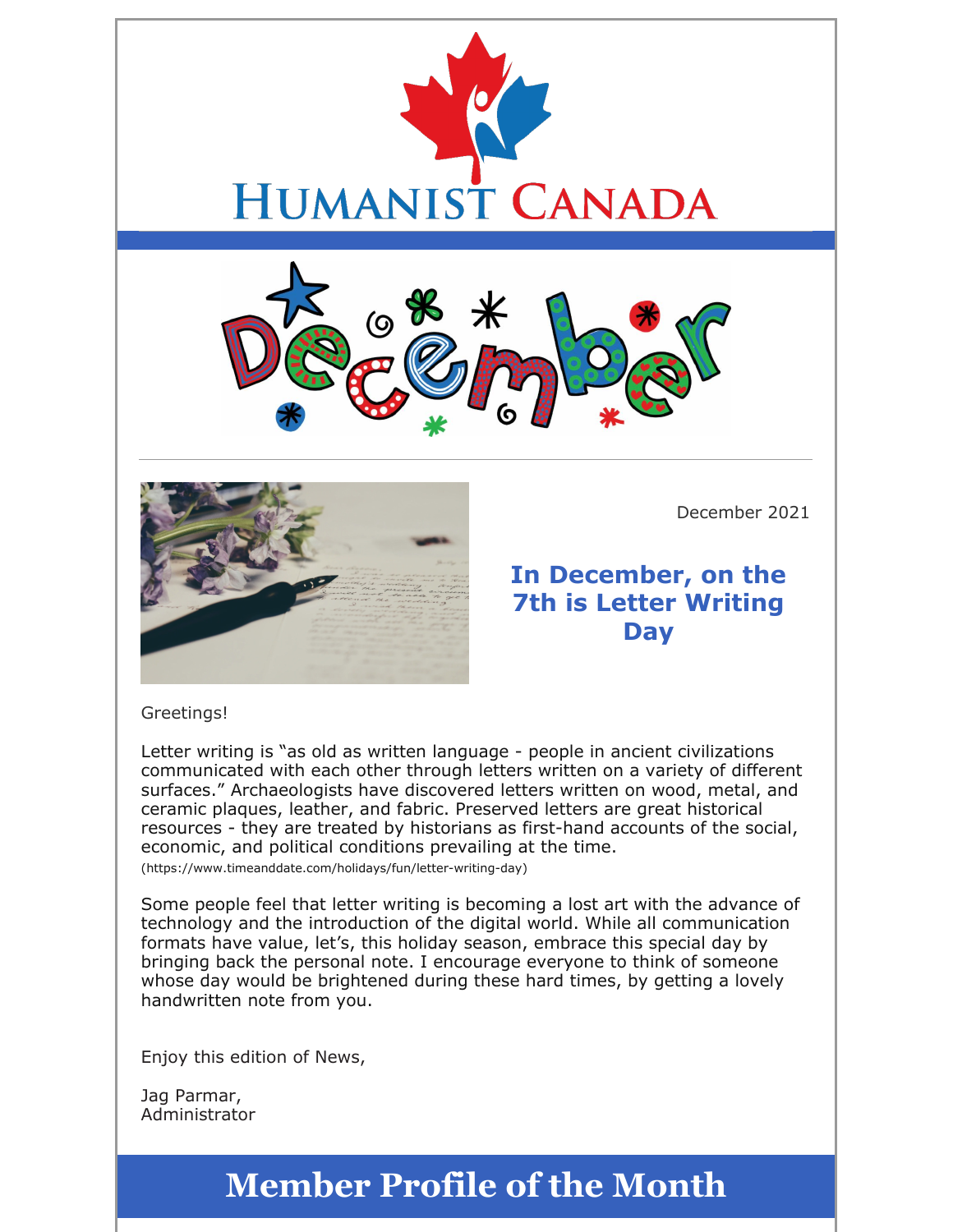

## **Introducing our Member Profile of the Month: Calvin Taylor Gwizdala**

I have always held strong beliefs about the world that did not align with those around me. Growing up in a blended family, my mother raised me as an (occasionally) practicing Greek Orthodox. Whereas; my father raised me as a (frequently) practicing Roman Catholic. Naturally, I was rife with internal conflict from a very young age. However, there was one benefit to having such wildly differing lifestyles/practices advertised to me as the truth; it allowed me to spot the flaws.

After deciding my parent's truth was not my own, I became obsessed with finding the *correct answer* for the puzzle of life. Religion became my hobby, as did collecting/reading religious texts. Ultimately Philosophy, and political science both became my passion and areas of study.

Upon the completion of my undergraduate degree, I sought out like-minded individuals, some of whom suggested I join Humanist Canada. After doing tons of research, Humanism seemed to be the natural next step in my journey, and I am proud to call myself a member.

My message to other humanists: Life is a process. If you begin with religion you will be focused on the end of life (the least important part). Take it slow, come up with your own answers, and most importantly: be kind to those around you.

**If you'd like to share your story with us, please contact Jag Parmar so you can be the next Member Profile of the Month!**

## **Course: Culture, Conflict, and Democracy**



**Course: Culture, Conflict, and Democracy**

**With Ashok Panikkar**

This course, offered in collaboration with MetaCulture, addresses the following questions: how do we make sense of our constantly changing world? What are the key moving parts of the political, cultural, and economic aspects of the world and how do they relate to each other? How do we engage with urgent and vital issues around us while still maintaining our sanity? How do we connect to other humans whose experiences are different and accommodate them within our neighborhoods and nations? Most importantly, what are the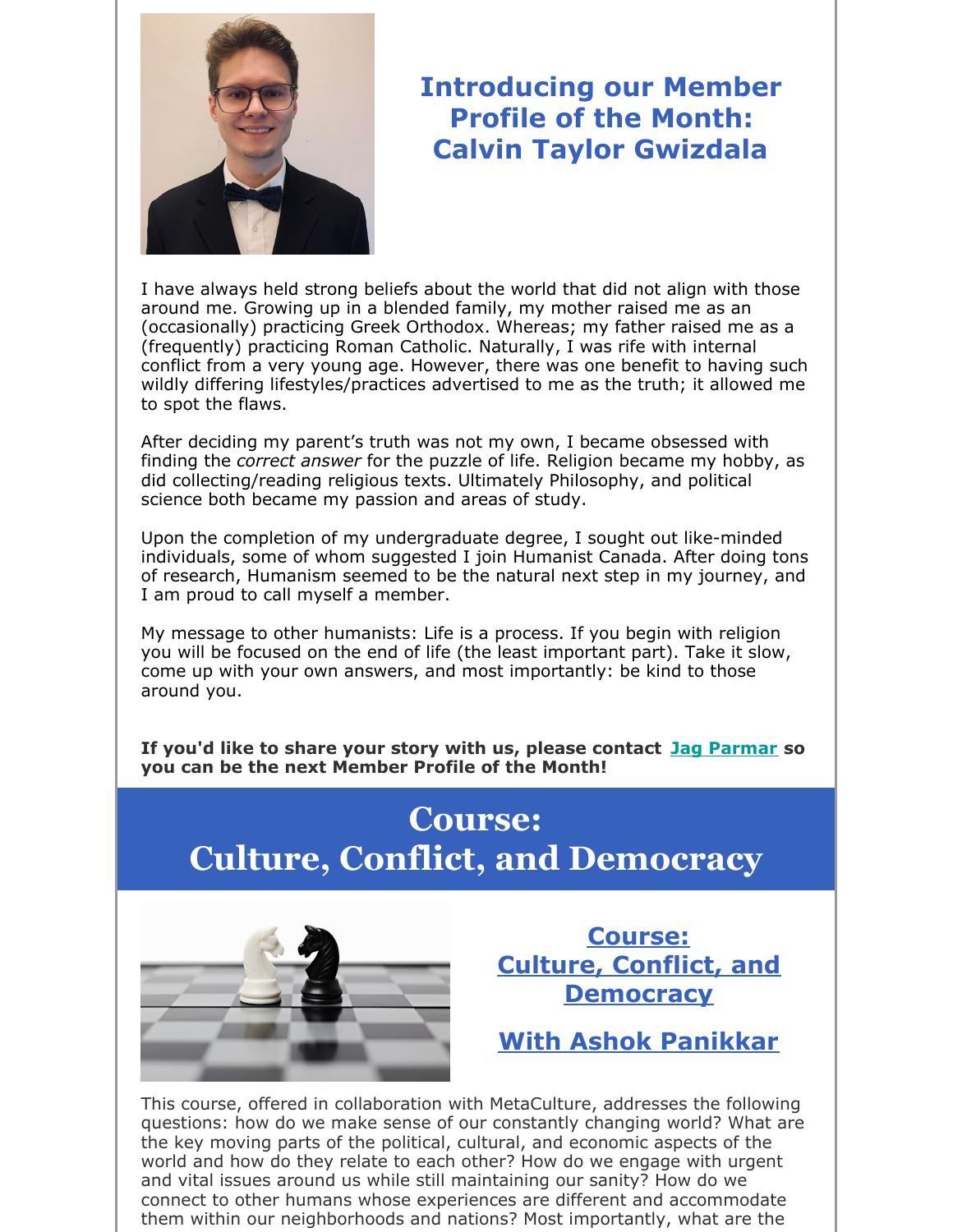prospects for liberal, secular, and humanistic societies at a time when the world is becoming more insular, xenophobic, and illiberal? To learn more, **CLICK HERE.**

#### **The course will run for 12 weeks, on Mondays from 5.00 to 6.30 pm EST, beginning January 24, 2022.**

#### **Course Fees:**

\$150 for Humanist Canada student members \$250 for Humanist Canada members \$300 for non-members

**Click Here to Register**

## **How will you mark Human Rights Day on December 10th?**



"Where, after all, do universal human rights begin? In small places, close to home -- so close and so small that they cannot be seen on any maps of the world. [...] Unless these rights have meaning there, they have little meaning anywhere. Without concerted citizen action to uphold them close to home, we shall look in vain for progress in the larger world." Eleanor Roosevelt

The National Film Board of Canada has a great library of Canadian documentaries about some very personal Human Rights stories. **Click Here** to go to the playlist.

# **Closing 2021**



It's the last newsletter of 2021 and I've been thinking about words of inspiration to carry us into the New Year. And then came on Wednesday, December 1st, the passing of the bill to ban Conversion Therapy. This is not only a celebratory moment for Humanist Canada, but for the nation!

The federal government's updated bill to ban the practice of conversion therapy has been adopted unanimously by the House of Commons.

MPs voted to fast-track Bill C-4 on Wednesday

afternoon. The Commons erupted in applause after the vote and several Liberal cabinet ministers walked across the floor to shake hands with and  $-$  in some cases — hug their Conservative counterparts.

Conservative MP Rob Moore moved the motion to fast-track the bill, which now goes to the Senate.

"It's a fantastic day," Justice Minister and Attorney General David Lametti told reporters after the vote. "This is what we can do when Parliament works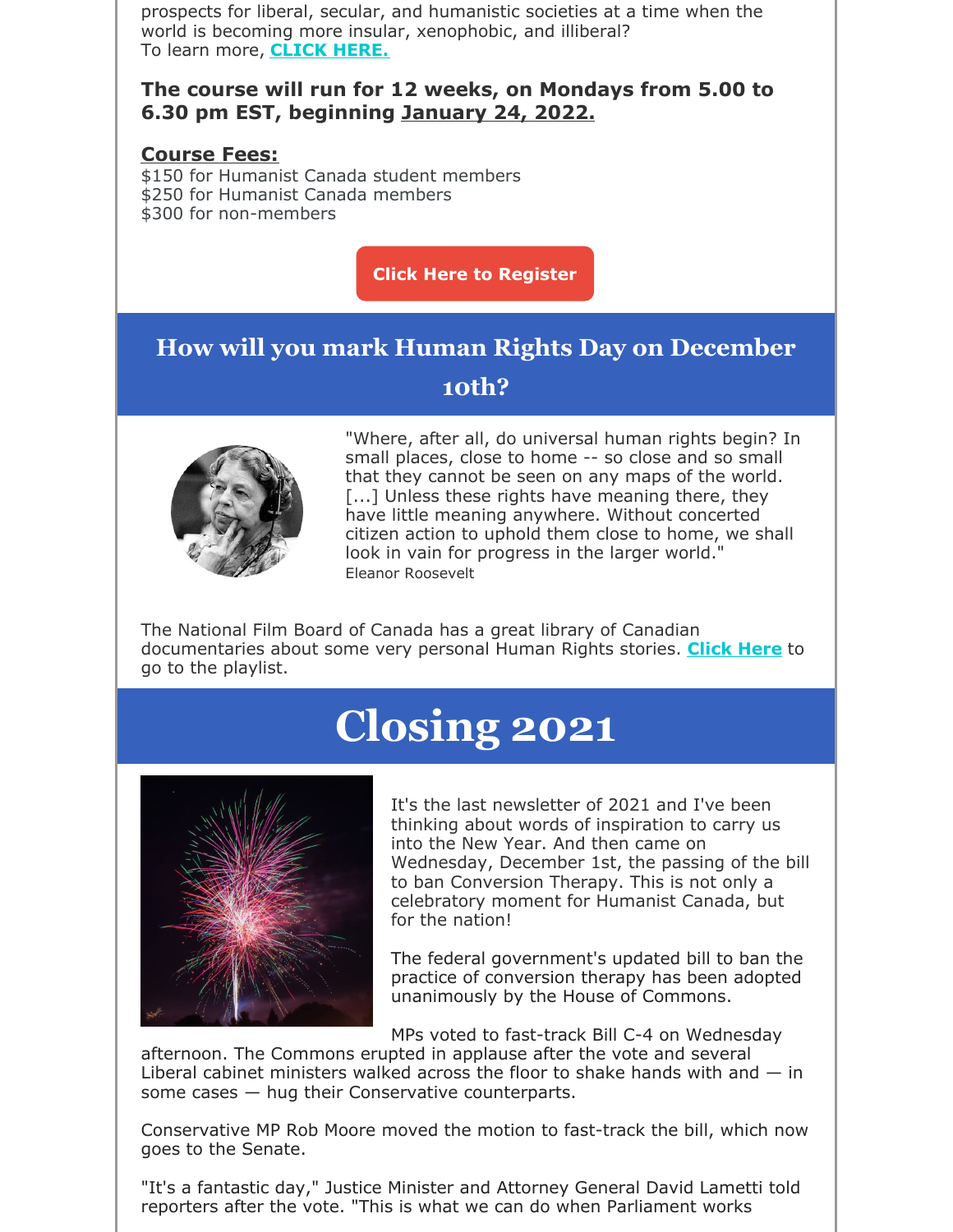together." (CBC News · Posted: Dec 01, 2021, 8:24 AM ET)

And with that, have a great New Year!

# **Call for Submissions**



### **Special Issue on the theme, "Apostasy and other forms of leaving religion".**

Religions is an international, interdisciplinary, peer-reviewed, open-access journal on religions and theology, published monthly online by MDPI.

Religions is creating a Special Issue on the theme: "Apostasy and Other Forms of Leaving Religion". Manuscripts should be submitted online at mopi.com by **January 31st, 2022**.

For any inquiry, please contact the Special Issue Editor, Julia Martínez-Ariño at j.martinez.arino@rug.nl

#### **Read more about the Call for Papers**

## **Visit Our Web Store**



#### **Here is What's New On Our Web Store!**

Don't forget to visit our online store! We're a small shop right now, but we have big plans! Check-in regularly to find new HC logo items like our masks,

mugs, and pins. We also have a number of books, written by our HC family of authors.

If you have any ideas about what we should offer, send them our way!

**Visit our online store**

### **November Polling Results:**

**Space Travel During the Pandemic?**

Former "Star Trek" actor William Shatner became the oldest man to fly to space in a rocket funded by Amazon founder Jeff Bezos, who also blasted off into space earlier this year. Could this money, instead, have been better spent, by some of the richest in the world, on things like the global climate crisis, or is this a great technological advancement to make space travel more accessible?